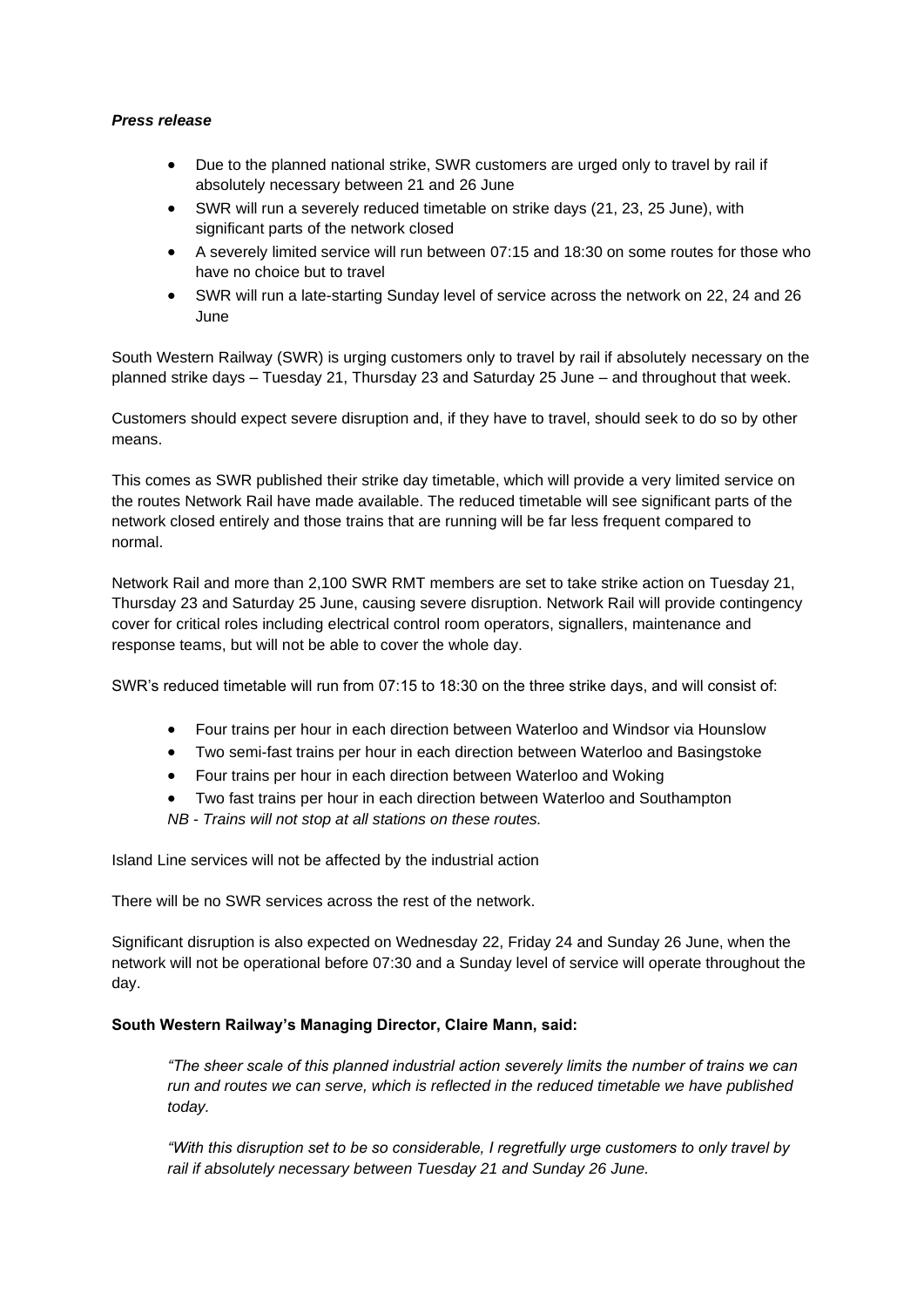*"I am sorry these strikes will cause such disruption and am grateful to our customers for their patience and understanding as the rail industry works to bring this damaging nationwide action to an end."*

## **Network Rail route director Mark Killick said:**

*"We're so sorry for the disruption next week and we know how difficult this will be for our customers so soon after the pandemic. We've trained 250 staff so we can keep some of the busiest lines open, focussing our resources on the routes that can keep the largest numbers of customers and freight moving and serving vital locations such as hospitals. That said, we will not compromise on safety and the strike does mean that large parts of the network will be closed.*

*"We are continuing to work with unions to find a solution and will keep doing so. But we also have to be honest and accept that we have to change the way we work, to reflect the changes in society and travel patterns post pandemic. Again, I'd like to apologise to everyone who find their journeys disrupted next week and urge our customers to check before they travel."*

Customers are urged to check the SWR website for latest information at [www.southwesternrailway.com/strike](http://www.southwesternrailway.com/strike) 

## **Notes**

- 1. Please see map for strike day services attached
- 2. Map and timetable PDFs available at: [www.southwesternrailway.com/strike](http://www.southwesternrailway.com/strike)
- 3. Journey planners are likely to be updated 2-4 days in advance
- 4. On 22, 24 and 26 June, SWR will run a late starting Sunday level of service (from 0730). The timetables are not yet available, but customers can refer to existing Sunday service timetables here: [www.southwesternrailway.com/plan-my-journey/timetables](http://www.southwesternrailway.com/plan-my-journey/timetables)
- 5. Summary of services running on strike days:

| <b>Waterloo to</b><br>Southampton | <b>Waterloo to Woking</b> | <b>Waterloo to</b><br><b>Basingstoke</b>                                                                    | <b>Waterloo to Windsor</b> |
|-----------------------------------|---------------------------|-------------------------------------------------------------------------------------------------------------|----------------------------|
| 2 fast trains per hour            | 4 trains per hour each    | 2 trains per hour each                                                                                      | 4 trains per hour each     |
| each way                          | way                       | way                                                                                                         | wav                        |
|                                   |                           | First train from Waterloo: First train from Waterloo: First train from Waterloo: First train from Waterloo: |                            |
| 0730                              | 0720                      | 0715                                                                                                        | 0715                       |
|                                   |                           | Last train from Waterloo: Last train from Waterloo: Last train from Waterloo: Last train from Waterloo:     |                            |
| 1700                              | 1750                      | 1715                                                                                                        | 1722                       |
| First train from                  | First train from Woking:  | First train from                                                                                            | First train from Windsor:  |
| Southampton: 0730                 | 0718                      | Basingstoke: 0724                                                                                           | 0730                       |
| Last train from                   | ast train from Woking:    | Last train from                                                                                             | ast train from Windsor:    |
| Southampton: 1659                 | 1748                      | Basingstoke: 1654                                                                                           | 1730                       |
| Services will call at:            | Services will call at:    | Services will call at:                                                                                      | Services will call at:     |
| Waterloo                          | Waterloo                  | Waterloo                                                                                                    | Waterloo                   |
| Clapham Junction                  | Clapham Junction          | Clapham Junction                                                                                            | Vauxhall                   |
| Woking                            | Wimbledon                 | Surbiton                                                                                                    | Clapham Junction           |
| Basingstoke                       | Surbiton                  | Woking                                                                                                      | Wandsworth Town            |
| Winchester                        | Esher                     | <b>Brookwood</b>                                                                                            | Putney                     |
| Eastleigh                         | Hersham                   | Farnborough                                                                                                 | Barnes                     |
| Southampton Airport               | Walton-on-Thames          | Fleet                                                                                                       | Barnes Bridge              |